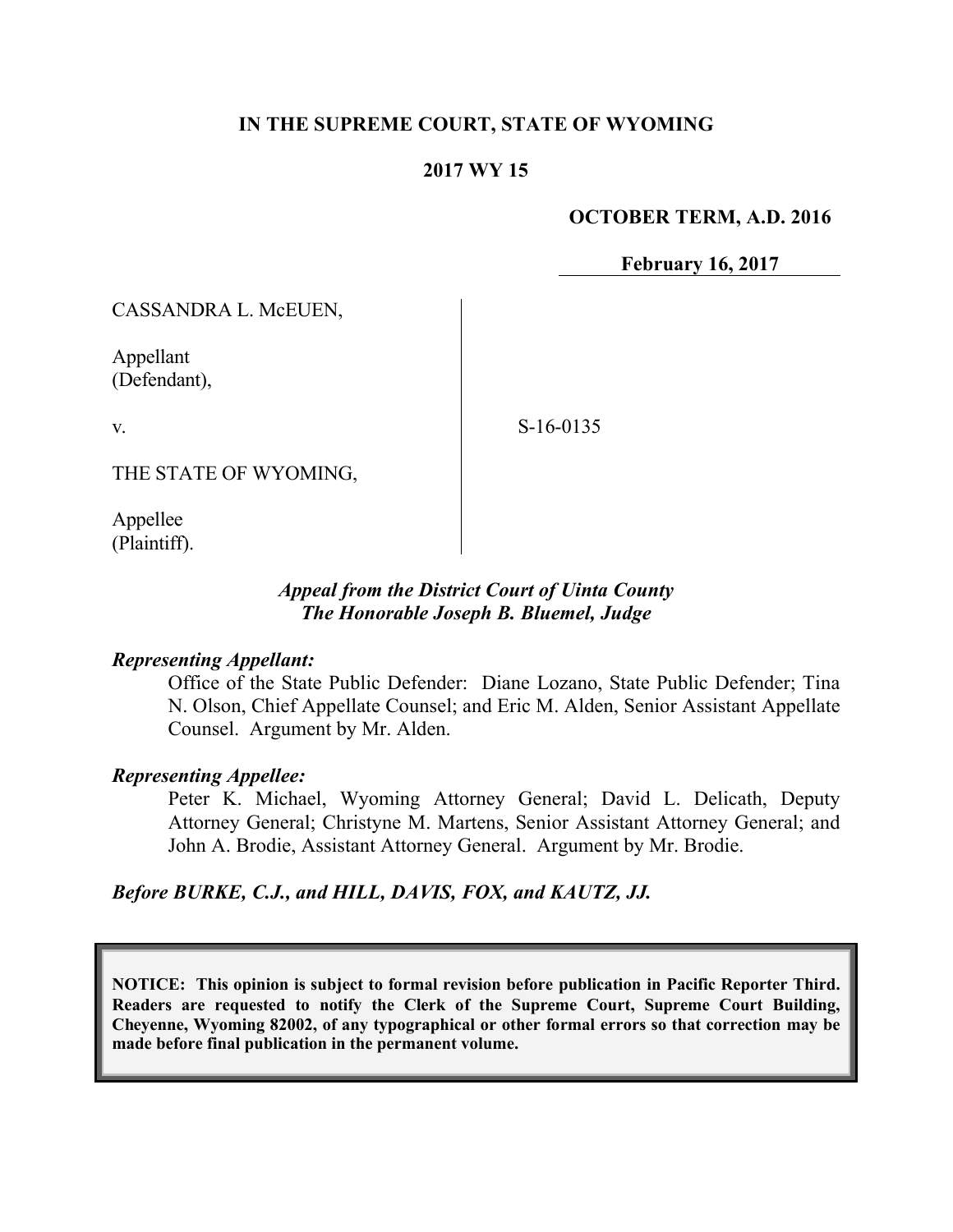**HILL,** Justice.

[¶1] After a two-day trial, a jury convicted Cassandra McEuen of one count of felony interference with a peace officer and of operating an ATV without liability insurance or valid registration. On appeal, Ms. McEuen only challenges her felony interference conviction. She claims the district court erred in denying her motion for judgment of acquittal because the evidence at trial demonstrated the arresting officer was not engaged in the lawful performance of his official duties. She also argues that the court erred in failing to give the jury her proffered self-defense instructions, and that the court should have provided the jury with definitions of phrases contained in the felony interference charge. We will affirm.

## **ISSUES**

[¶2] Ms. McEuen states the issues on appeal as follows:

I. The evidence demonstrates that the officer was not in the lawful performance of his official duties.

II. The evidence was insufficient to prove intent to cause injury.

III. The court erred in denying Ms. McEuen's requested self-defense instruction and failing to instruct on the requirements of lawful performance of duties and on the definition of attempt.

## **FACTS**

[¶3] On August 21, 2015, on-duty Officer Josh Buhmann noticed an ATV driving on an Evanston street without a license plate. Officer Buhmann activated his overhead lights and activated his air horn, but the driver of the ATV, Cassandra McEuen, did not stop and drove the ATV into an alleyway and eventually an apartment complex parking lot. Ms. McEuen began walking toward the apartment complex, but turned around after Officer Buhmann activated his air horn one more time.

[¶4] After initiating contact, Officer Buhmann requested Ms. McEuen's driver's license and informed her it was illegal to drive her ATV on a public street with no registration. Ms. McEuen explained she tried to register the ATV but the courthouse was closed. Officer Buhmann requested Ms. McEuen's driver's license a second time, which she thought she had "put in her jeans," but was not on her person. The officer asked for Ms. McEuen's name a fourth time, and she responded, "Goddamit" and began to walk away from the officer. Officer Buhmann followed and asked her where she was going, but Ms. McEuen did not respond and kept walking.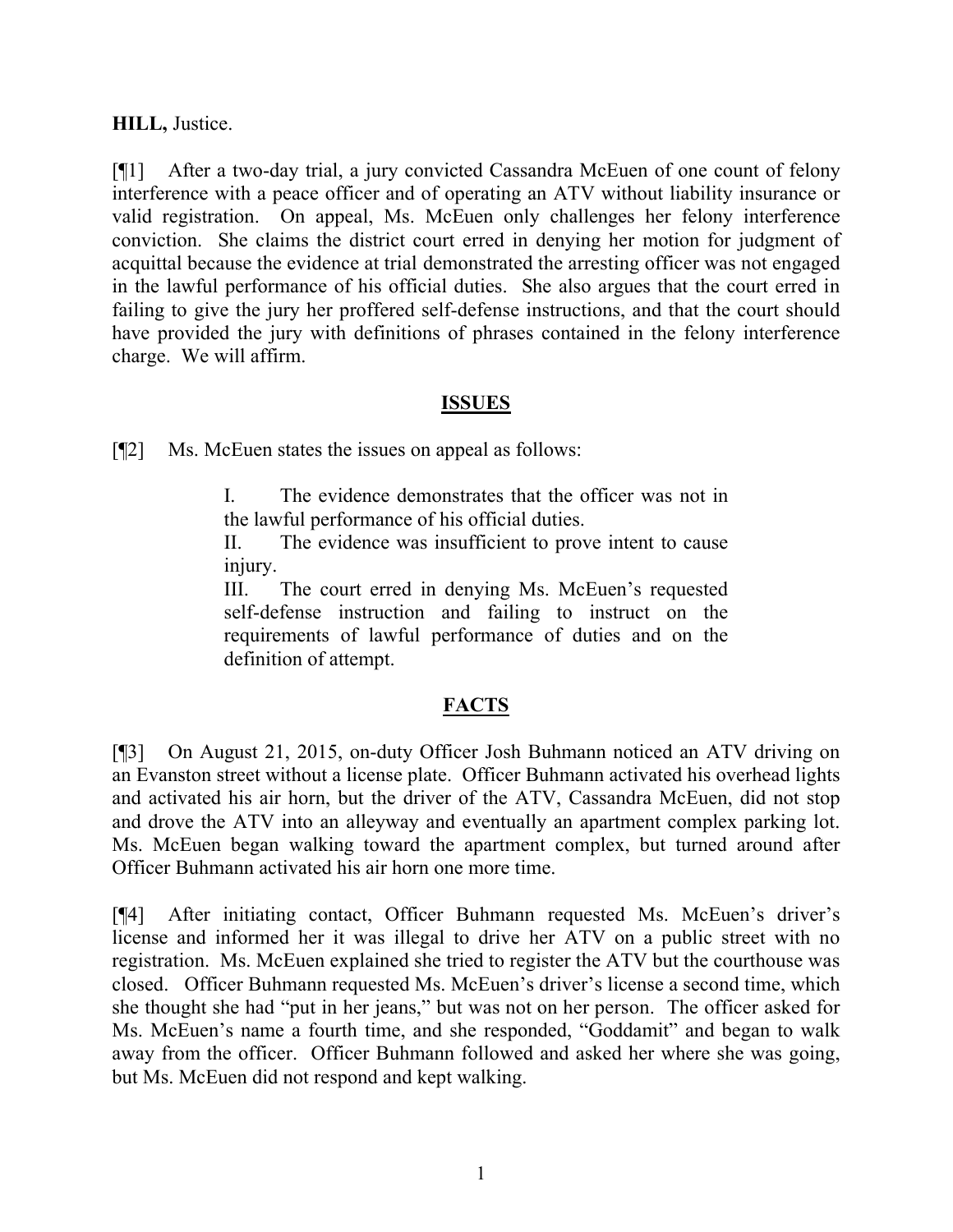[¶5] Officer Buhmann caught up to Ms. McEuen, and as he did so, he grabbed her left forearm and asked what she was doing. She turned to him and said, "What are you doing?" and kicked him in the right leg. Officer Buhmann testified:

> It appeared to me at the time that she was trying to get away from the stop and get into the building and I wanted to stop her to make sure that, you know, she didn't have a warrant or something to  $- I$  mean, she wouldn't give me her name or any of that information, so I wasn't sure what exactly she was doing.

[¶6] Ms. McEuen told Officer Buhmann that she was going to get her license. She demanded he let go of her, and he responded that she could not just walk away. In response, she began kicking him again. At this point, Officer Buhmann grabbed Ms. McEuen by both arms and turned her face-first against the building. This did not deter Ms. McEuen from kicking the officer, as she continued to do so backward, using her heel.

[¶7] After some time, Ms. McEuen calmed down and Officer Buhmann began escorting her toward his patrol car. Ms. McEuen started to struggle once again, and attempted to free herself from his grasp. Officer Buhmann then pinned Ms. McEuen to the ground, placed his right knee on her legs, and brought her hands behind her back. Ms. McEuen told Officer Buhmann she would not comply with him as other officers arrived and helped Officer Buhmann put Ms. McEuen into formal custody.

[¶8] A jury convicted Ms. McEuen of felony interference with a peace officer and operating a vehicle without liability insurance or valid registration. This appeal followed.

# **DISCUSSION**

# **I. Sufficiency of the Evidence**

[¶9] Ms. McEuen presents her first issue as a failure by the district court to grant her motion for judgment of acquittal. The State argues that she has waived her right to challenge the district court's denial of his motion for judgment of acquittal when she presented evidence after making the motion and then did not renew her motion at any point. We agree with the State.

[¶10] At the end of the State's case, Ms. McEuen moved for a judgment of acquittal, on which the court reserved its ruling. Ms. McEuen then presented evidence to the jury in the form of her own direct testimony. We have previously held that a defendant's introduction of evidence following denial of a judgment of acquittal is a waiver of the appeal of that motion. *Bruce v. State*, 2015 WY 46, ¶ 55, 346 P.3d 909, 926 (Wyo.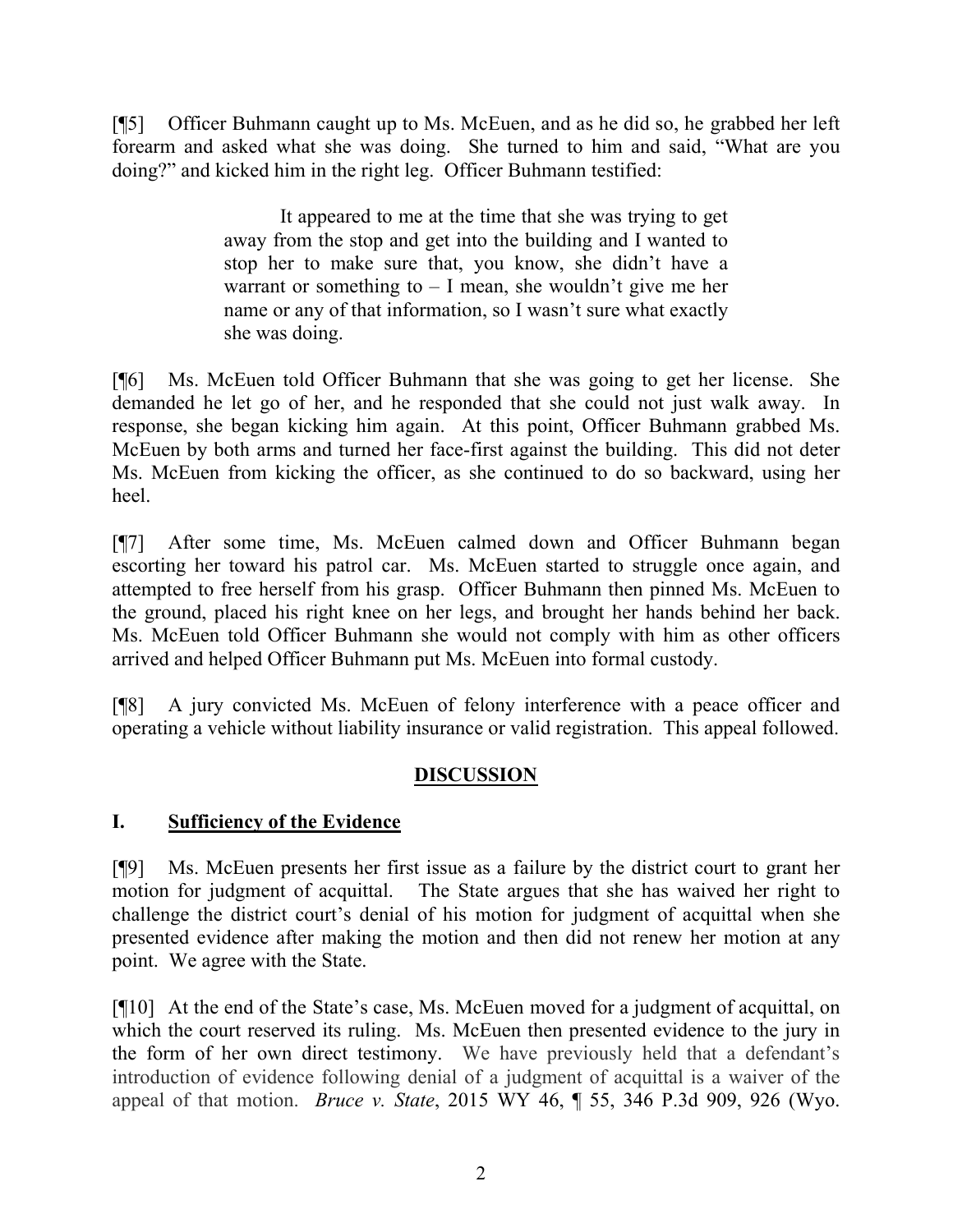2015); *see also Hawes v. State*, 2014 WY 127, ¶ 8, 335 P.3d 1073, 1076 (Wyo. 2014). Here, although the court did not immediately rule on Ms. McEuen's motion, her motion was de facto denied after she did not renew her motion, and within ten days of the jury being discharged. *See* W.R.Cr.P. 29(c)*.* Given the de facto denial, and without a renewal of the motion, we therefore review only the sufficiency of the evidence.

> We review that evidence with the assumption that the evidence of the prevailing party is true, disregard the evidence favoring the unsuccessful party, and give the prevailing party the benefit of every favorable inference that we may reasonably draw from the evidence. We will not reweigh the evidence nor will we re-examine the credibility of the witnesses.

*Hawes*, ¶ 8, 335 P.3d at 1076 (citations omitted).

## *Lawful Performance*

[¶11] To begin our review, we consider Ms. McEuen's argument that the State presented insufficient evidence that Officer Buhmann was engaged in the lawful performance of his duties. Specifically, she argues that Officer Buhmann's action in reaching out and grabbing her arm, and then pinning her to the wall of the nearby apartment building, and to the ground thereafter, equaled excessive force, thereby negating her conviction of felony interference.

[¶12] Felony interference with a peace officer is statutorily defined as follows:

(b) A person who intentionally and knowingly causes or attempts to cause bodily injury to a peace officer *engaged in the lawful performance of his official duties* is guilty of a felony punishable by imprisonment for not more than ten (10) years.

Wyo. Stat. Ann. § 6-5-204 (LexisNexis 2015) (emphasis added). When a peace officer uses excessive force, he is not considered to be engaged in the lawful performance of his official duties, and the law permits a person to use the force he or she reasonably believes is necessary to protect against that use of excessive force. *Yetter v. State*, 987 P.2d 666, 669 (Wyo. 1999).

[¶13] Our review of the record as a whole shows that Officer Buhmann was lawfully performing his official duties and did not use excessive force during his interaction with Ms. McEuen. Ms. McEuen did take a long time to acknowledge the traffic stop. She was evasive and unresponsive throughout the entire traffic stop. After Officer Buhmann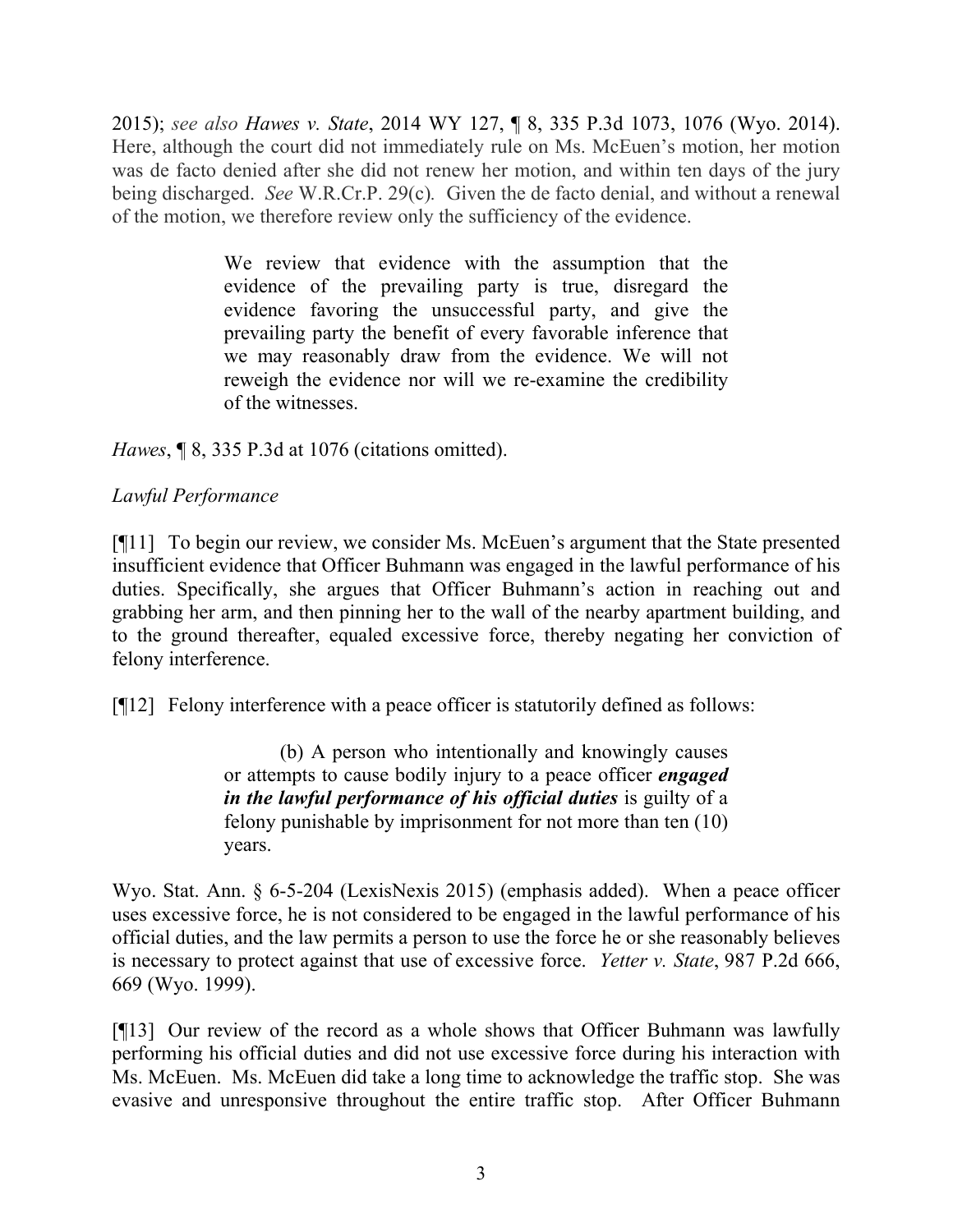engaged his overhead lights and air horn, Ms. McEuen did not respond until she reached her apartment complex. Even then, Ms. McEuen was shifty in her responses and actions, refusing to provide identification or verbally state her name. Ms. McEuen's evasiveness and nervous behavior, coupled with the act of her walking away from the officer amid their interaction, explains the officer reaching for Ms. McEuen's arm to prevent her from walking into an apartment building during a traffic stop. ("I]n justifying [a] particular intrusion the police officer must be able to point to specific and articulable facts which, taken together with rational inferences from those facts, reasonably warrant that intrusion." *Terry v. Ohio,* 392 U.S. 1, 21, 88 S.Ct. 1868, 1880, 20 L.Ed.2d 889 (1968); *see Clay v. State*, 2016 WY 55, ¶ 16, 372 P.3d 195, 198 (Wyo. 2016).

## *Bodily injury*

[¶14] In furtherance of her insufficiency of the evidence claim, Ms. McEuen argues that the State failed to prove that she had specific intent to injure officer Buhmann. However, under our standard of review, in looking at the evidence, her intent to injure Officer Buhmann is clear.

[¶15] We explained in *Leavitt v. State*, 2011 WY 11, 245 P.3d 831 (Wyo. 2011):

… although the law presumes an individual to generally intend the natural consequences of his actions, it will not presume that he specifically intended any particular consequence. That is, a mere showing that certain conduct occurred which produced a particular result is legally sufficient to establish the actor's general intent. Thus, we explained that the bare fact of assaultive behavior will not give rise to a presumption that an assailant had the specific intent to cause any particular harm. ... We also noted, however, that such specific intent may be properly proven by reasonable inferences from the character of such acts and their surrounding circumstances. In particular, the specifics of a defendant's conduct and other circumstantial evidence may permit the jury to infer that he acted with the specific intent to cause bodily injury. [Citations omitted; emphasis in original.]

The State may prove specific intent by the permissible means of inference from circumstantial evidence. *Garcia*, 777 P.2d at 1096.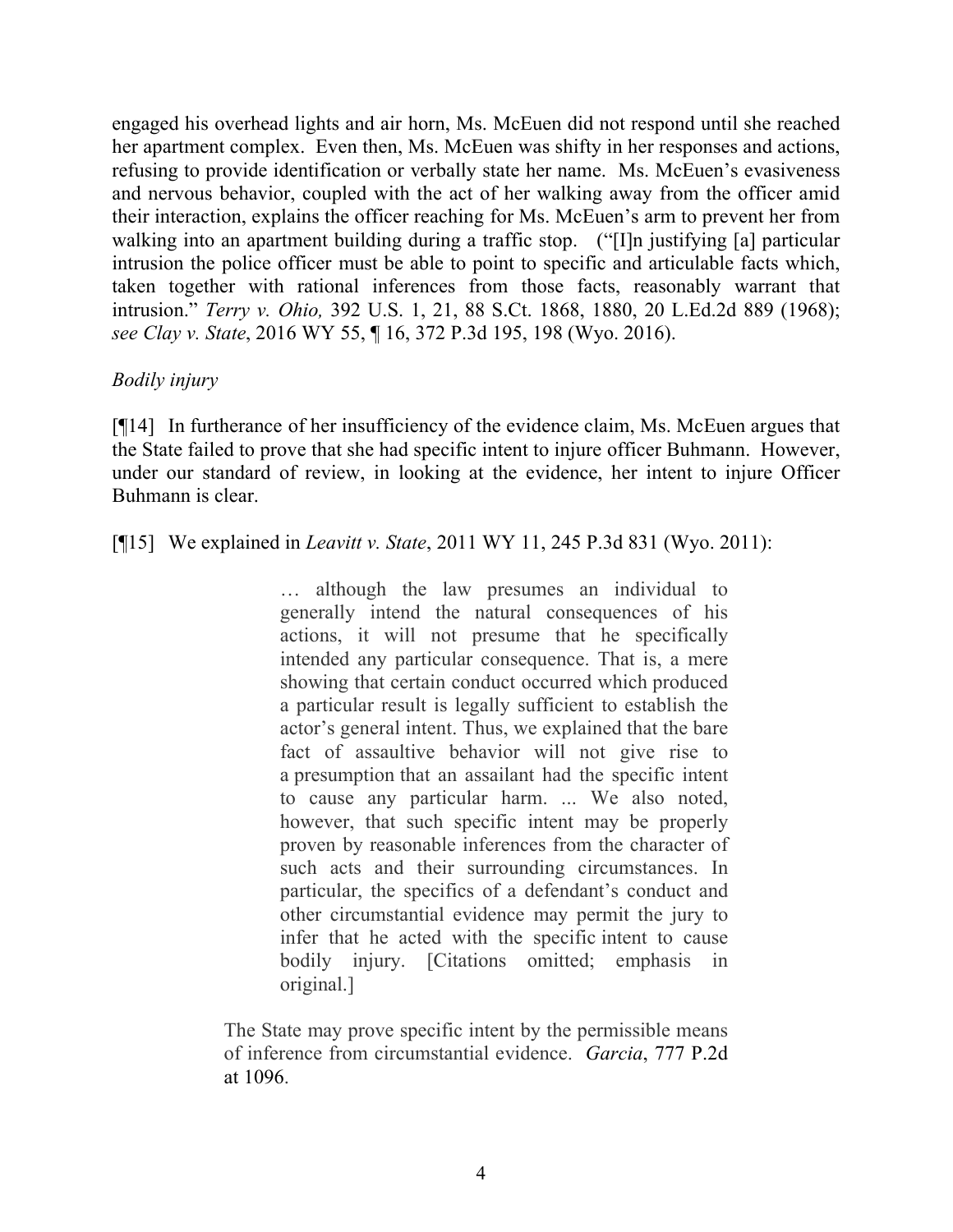*Leavitt*, ¶ 10-11, 245 P.3d at 833.

[¶16] In her attempts to escape Officer Buhmann's grasp, Ms. McEuen repeatedly kicked him in his leg. Even after Officer Buhmann placed Ms. McEuen against the building, she continued kicking backwards into the officer's leg with her heel.

[¶17] Brooke Murray, a witness to the interaction between Officer Buhmann and Ms. McEuen, testified at trial. Her testimony bolsters the conclusion that Ms. McEuen was trying to injure the officer. She described Ms. McEuen's actions as "combative," and observed her "screaming and trying to kick [Officer Buhmann]." Even after she briefly calmed down enough for Officer Buhmann to begin escorting her back to his patrol car, she attempted to break free and kick him again. Though Officer Buhmann placed her on the ground at this point, she continued to struggle and even said she would not comply with his request.

[¶18] Viewing only the State's evidence, and in the light most favorable to the State, we find that a jury could reasonably infer from this evidence the existence of specific intent beyond a reasonable doubt that Ms. McEuen intended to cause bodily injury.

## **II. Jury Instructions**

[¶19] Ms. McEuen argues that the court violated her right to present her theory of the case by refusing to give her proffered self-defense instruction. The State responds that the court did not err because Ms. McEuen's theory of the case was not self-defense, and the proffered instructions were improper statements of law.

[¶20] The self-defense instructions, which were proposed instructions A and B, read as follows:

## **INSTRUCTION NO. A**

If you find that the State of Wyoming failed to prove beyond a reasonable doubt that the officer was acting in the lawful performance of his official duties, then you are instructed that it is lawful for a person who is being assaulted to defend himself from attack if he has reasonable grounds for believing and does believe that bodily injury is about to be inflicted upon him. In doing so he may use all force which would appear to a reasonable person, in the same or similar circumstances, to be necessary to prevent the injury which appears to be imminent.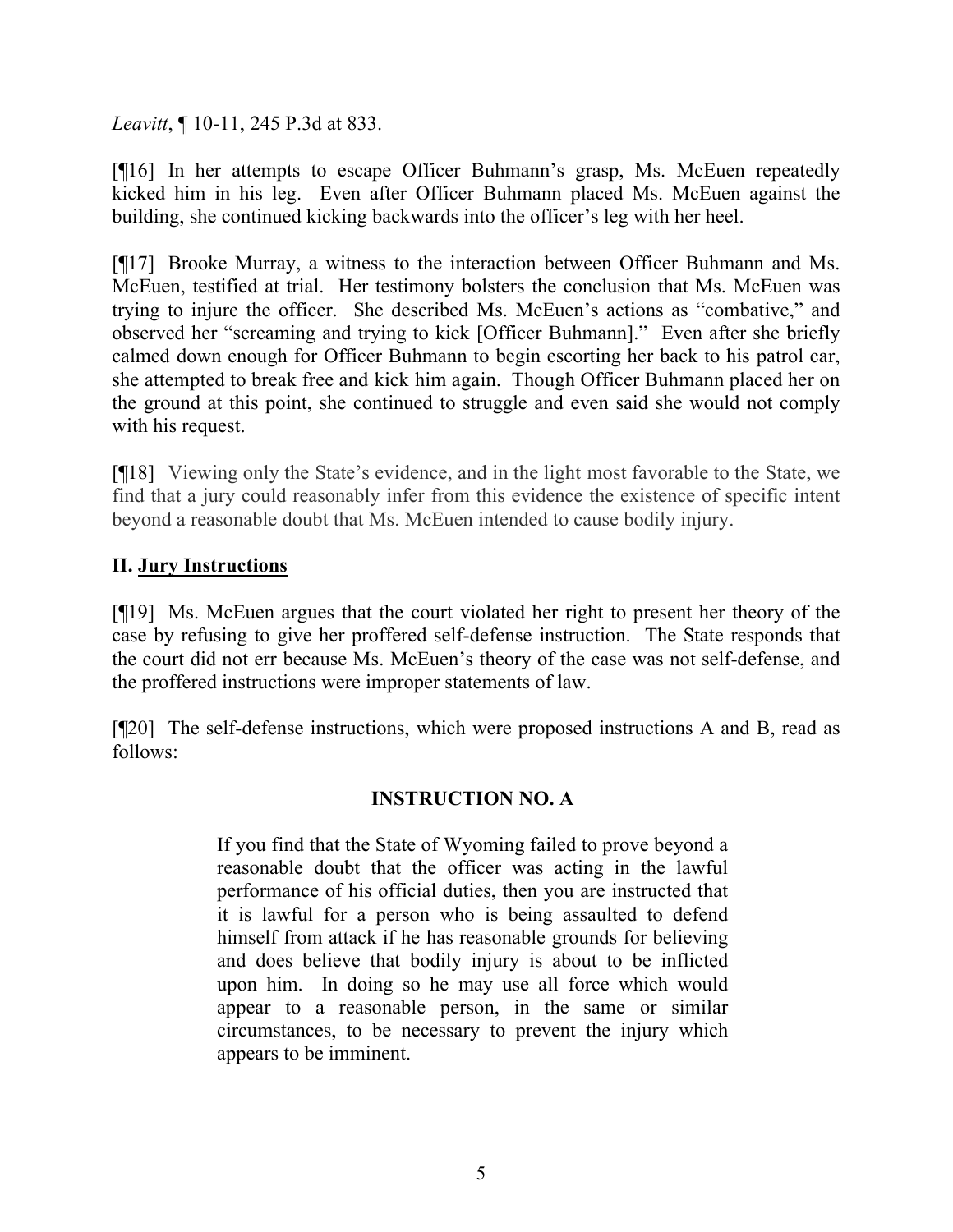### **INSTRUCTION NO. B**

If you find that the State of Wyoming failed to prove beyond a reasonable doubt that the officer was acting in the lawful performance of his official duties, then you are instructed that a person who has reasonable grounds to believe, and actually does believe that he is threatened with an attack that justifies the exercise of the right of self-defense, need not retreat or consider whether he can safely retreat, so long as he does not use deadly force. He is entitled to stand his ground and use such force as is reasonably necessary under the circumstances to secure himself from the attack. This law applies even though the assailed person might have been able to gain safety by flight or by withdrawal from the scene.

[¶21] The district court refused Ms. McEuen's theory of defense instructions on the grounds that "there was no testimony [at trial] that any action that was exercised was in self-defense or anything along those lines."

[¶22] The failure to give an offered instruction on the law related to a theory of defense is a due process issue, which this Court reviews *de novo. James v. State*, 2015 WY 83, ¶ 17, 357 P.3d 101, 105 (Wyo. 2015) (citing *Nelson v. State*, 2010 WY 159, ¶ 13, 245 P.3d 282, 285 (Wyo. 2010)).

[¶23] A defendant has a due process right to a jury instruction that details the defendant's theory of the case. *James*, ¶ 18, 357 P.3d at 105 (quoting *Nelson*, ¶ 14, 245 P.3d 282 at 285-86). However, "[n]ot every instruction must be given simply because there is a claim that it incorporates a theory of the case." *Wilkening v. State*, 922 P.2d 1381, 1383 (Wyo.1996) (citing *Cundy v. State*, 897 P.2d 149 (Wyo. 1995)).

> A trial court may properly refuse to give a proposed instruction if it is erroneous, confusing, argumentative, or if the instruction unduly emphasizes one aspect of the case, the law, or the defendant's version of the events. *Madrid v. State*, 910 P.2d 1340, 1346 (Wyo.1996); *Jansen v. State*, 892 P.2d 1131, 1140 (Wyo.1995); *Virgilio v. State*, 834 P.2d 1125, 1128 (Wyo.1992).

*Iseli v. State*, 2007 WY 102, ¶ 10, 160 P.3d 1133, 1136 (Wyo. 2007) (quoting *Farmer v. State*, 2005 WY 162, ¶ 23, 124 P.3d 699, 707 (Wyo. 2005)).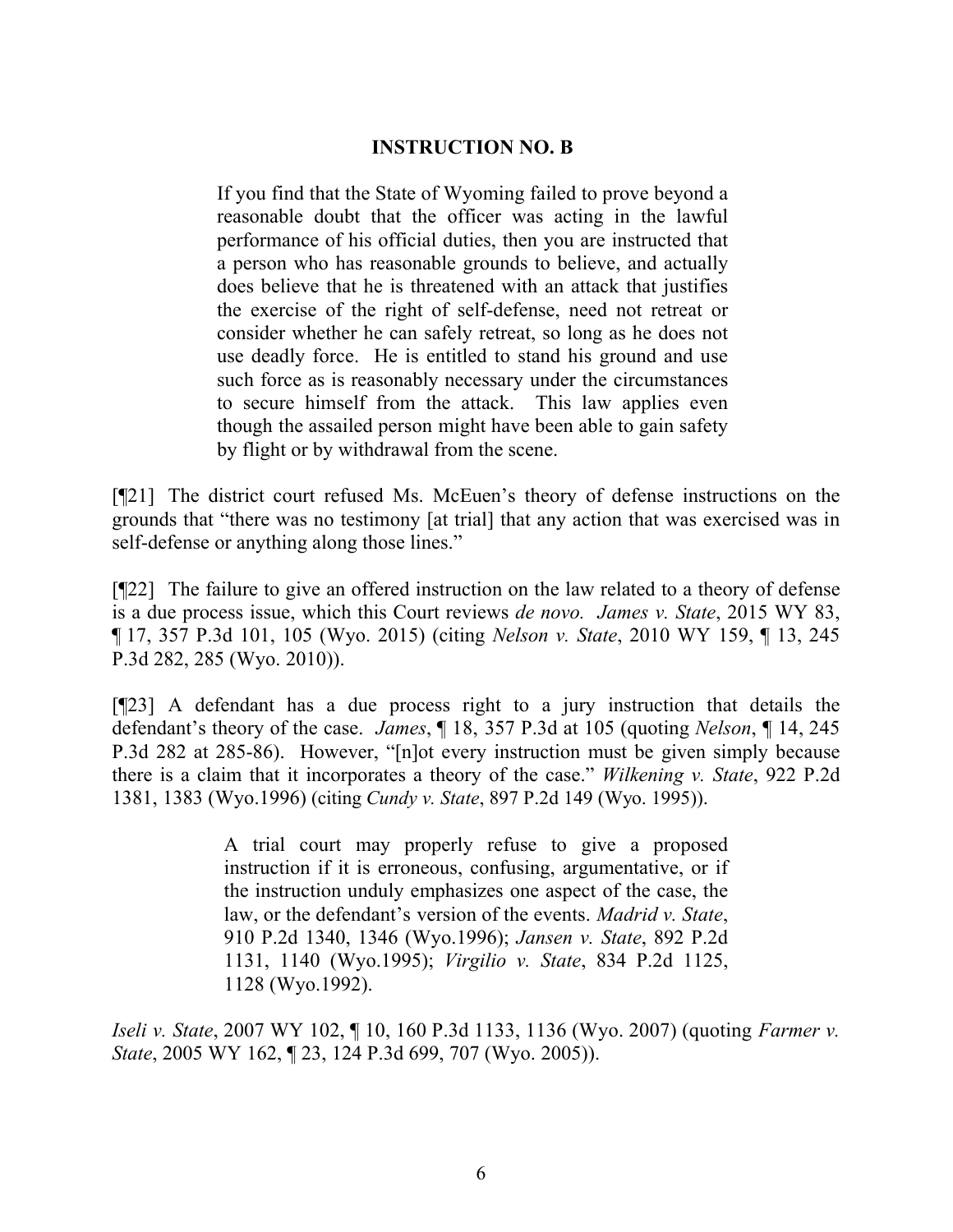[¶24] As we very recently discussed in *Tingey v. State*, 2017 WY 5, ¶ 33\_\_\_ P.3d \_\_\_ (Wyo. 2017), there is a right of self-defense against a police officer only if that officer is using excessive force. The same instruction offered in *Tingey* is the same instruction offered here, which is frankly wrong because it is, for the most part, the standard for a citizen on citizen encounter. We said in *Tingey:*

> The variation offered by Mr. Tingey was essentially an instruction that a defendant is allowed to use self defense, meaning force, against a peace officer if that officer unlawfully enters the defendant's home. That is not the law. We have said:

> > When an individual is confronted by a uniformed police officer attempting to effect an arrest [or secure a premises], any act of self-defense also amounts to resisting arrest [or interference]. In such a situation, a claim of self-defense is circumscribed by what we said in *Roberts v. State*, Wyo., 711 P.2d 1131, 1135 (1985):

> > > "There may be situations in which police activity is so provocative and resistance so understandable that it can only be concluded that the police were not engaged in the lawful performance of their official duties."

If that situation is present, the law permits a person to use such force as he reasonably believes necessary to protect himself against *excessive force* by the officer which might be considered a separate assault. *State v. Holley*, Fla., 480 So.2d 94 (1985); *State v. Thomas*, Mo., 625 S.W.2d 115 (1981); *State v. Castle*, 48 Or.App. 15, 616 P.2d 510 (1980); *State v. Eckman*, 9 Wash.App. 905, 515 P.2d 837 (1973); Annot., 77 A.L.R.3d, § 2 at 284–286.

*Best v. State*, 736 P.2d 739, 745 (Wyo. 1987) (emphasis added).

*Tingey*, ¶ 33, P.3d. at The precondition the law imposes for a claim of selfdefense against a peace officer is not merely a finding of unlawful performance but a finding that the officer used excessive force. *Id.*, **[** 36, Leg. 20, Leg. Ms.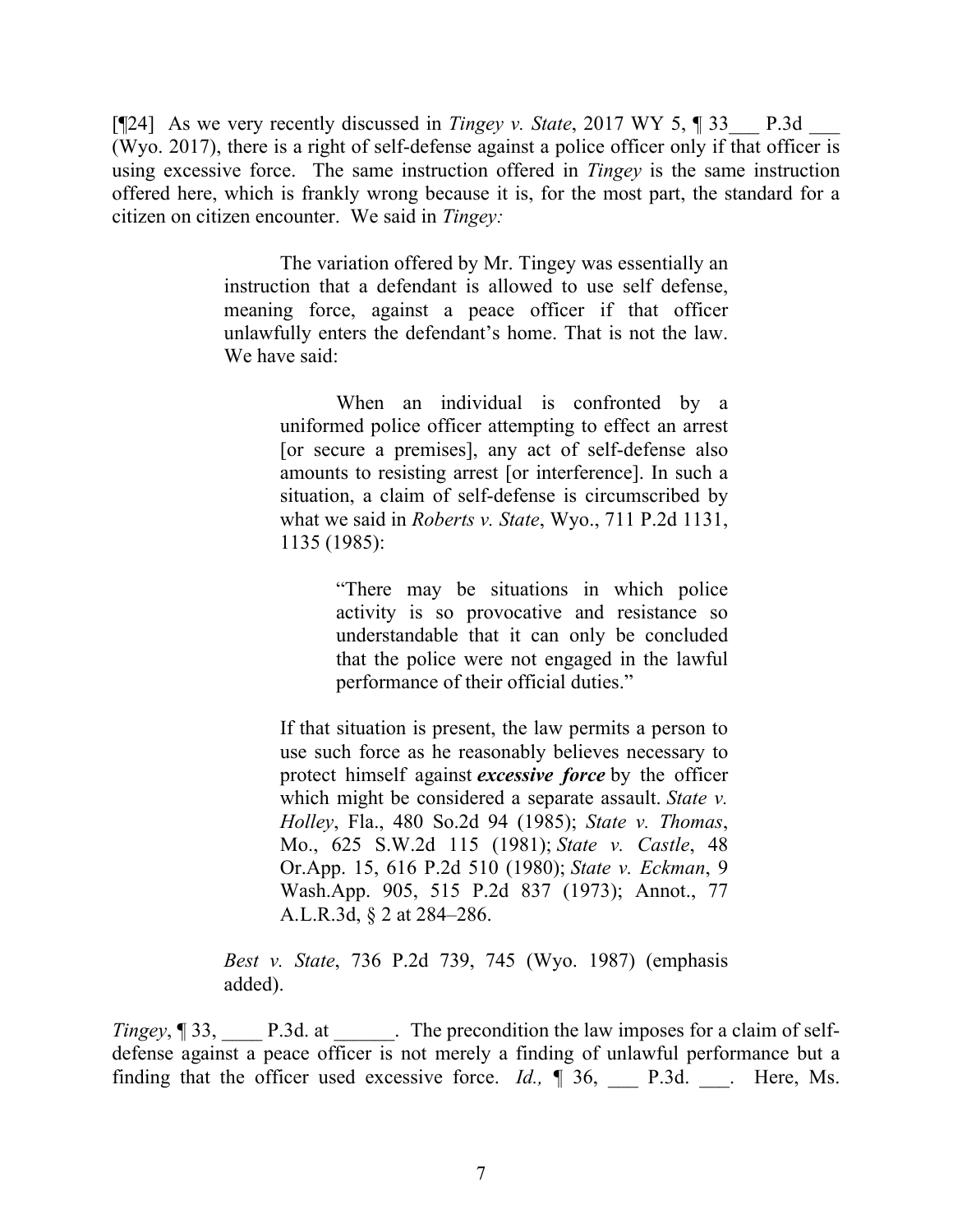McEuen's instruction was a misstatement of the law. Thus, the district court therefore did not err in refusing the proffered instruction.

## **III. Special Definition Instructions Offered by Defense**

[¶25] Finally, we address Ms. McEuen's argument that the district court should have provided jury instructions as to the definitions of "lawful performance" and "attempt," and in not doing so, committed error.

[¶26] Because Ms. McEuen did not request such an instruction, or instructions, during trial, nor did she object at any time to the omission of the definitions, we review for plain error. To establish plain error, an appellant "must establish by reference to the record that a clear and obvious violation of a clear and unequivocal rule of law adversely affected a substantial right to such a degree that [the appellant] was materially prejudiced." *Vaught v. State*, 2016 WY 7, ¶ 14, 366 P.3d 512, 516 (Wyo. 2016); *see also Butler v. State*, 2015 WY 119, ¶ 16, 358 P.3d 1259, 1264 (Wyo. 2015).

[¶27] Ms. McEuen has not identified any obvious transgression of any clear and unequivocal rule of law. While she does attempt to argue that the interference instruction was deficient because there were no accompanying instructions as to the definitions of "lawful performance" and "attempt," and that this violated the rule of law that the jury must be instructed on the necessary elements of the crime charged, her argument ultimately fails. We have previously held that where a term used in a criminal statute is not given a statutory definition, we conclude that the legislature did not mean for the term to have a specialized meaning. *Masias v. State*, 2010 WY 81, ¶ 25, 233 P.3d 944, 951 (Wyo. 2010); *Ewing v. State*, 2007 WY 78, ¶ 10, 157 P.3d 943, 946 (Wyo. 2007).

> Words in jury instructions "are to be given their plain and ordinary meaning unless otherwise indicated." *Keene v. State*, 812 P.2d 147, 150 (Wyo. 1991). When terms in a jury instruction are to be given their plain and ordinary meaning, there is no need to supply a definition.

*Counts v. State,* 2012 WY 70, ¶ 46, 277 P.3d 94, 108 (Wyo. 2012).

[¶28] We reject Ms. McEuen's argument that the words at issue – "attempt" and "lawful performance" had to be defined for the jury. The legislature has provided no indication that these require any special definition Ms. McEuen has failed to show that a clear and unequivocal rule of law has been violated.